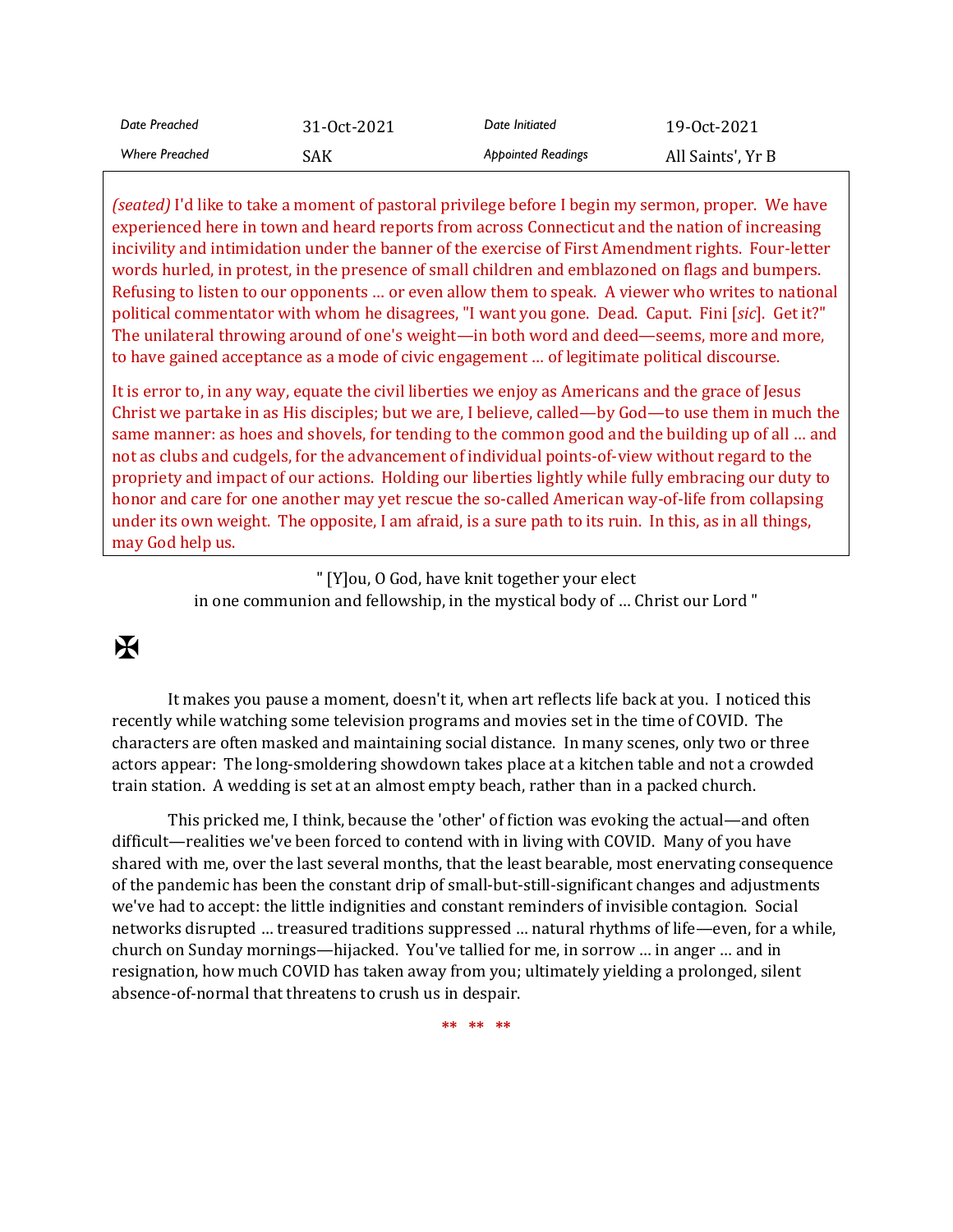Today, we observe the Feast of All Saints<sup>1</sup>: the Church's annual celebration of all the faithful, holy disciples whose Christian lives "were distinguished and exemplary because of their selfsacrifice, witness, virtue, or accomplishments."<sup>2</sup> The 'household name' saints—Mary, John the Baptist, Stephen—all have feast days of their own, but today we lift up and give thanks for the witness and example of *every* saint: many much more humble than heroic.3 For although our imaginations are captivated by those who have faced ravenous beasts in a colosseum $4$  or the steely rifles of a firing squad<sup>5</sup>; by those who have left everything behind, to dedicate themselves to prayer and meditation<sup>6</sup>; and by those who sacrificed their lives in the name of conscience and justice<sup>7</sup> ... heroism—at least in the common sense of the word—has never been a criterion for sainthood. The Episcopal Church's official index of saints<sup>8</sup> is filled with those whose lives ... whose faiths ... whose commitments to Christ … were marked more by patience than passion; more by constancy than charisma:

- Florence Li Tim-Oi [24 Jan]: the first woman ordained as a priest in the Anglican Communion, in Hong Kong, in 1944—a full *thirty years* before any other Church in the Communion regularized the ordination of female priests. The storm of condemnation this sparked around the world caused her to surrender her priest's license in 1947. And then, in China, the 1949 Communist Revolution and the 1958 Cultural Revolution, which branded her a counter-revolutionary, meant Florence would not again serve as a priest for more than *thirty years*.
- Anna Ellison Butler Alexander [24 Sept]: born in the Jim Crow South to parents who had been slaves. Anna was tirelessly devoted to the education of Black children in Georgia, where the squalid conditions and grossly inadequate resources of the Black-only schools were mirrored by the separate-but-unequal sub-diocese into which all Black Episcopalians were herded, by an oppressive white Church, until 1947. Known for traveling hundreds of miles, on foot and by rowboat, to serve the poor—white and Black, alike—across rural Glynn County, Anna was, grudgingly, ordained a deaconess—

<sup>1</sup> I will admit that I have played a little fast-and-loose with the liturgical calendar in placing this observance on 31 October. All Saints' Day, proper, falls on 01 November. *The Book of Common Prayer* permits an additional observance of All Saints' on the Sunday after that date, as well. This year, however, St Andrew's more or less ran out of Sundays! If we were to observe both our patronal feast and Christ the King before the beginning of Advent, this 'anticipatory' observance of All Saints was basically our only option. Please don't tell the bishops!

<sup>2</sup> From *An Episcopal Dictionary of the Church* (www.episcopalchurch.org/glossary/).

<sup>3</sup> Indeed, some so humble that they're known only to God.

<sup>4</sup> *E.g.,* Perpetua and Felicity [07 Mar].

<sup>5</sup> *E.g.,* Dietrich Bonhoeffer [09 Apr]; Martyrs of Uganda [16 Feb]; Martyrs of the Reformation Era [05 May].

<sup>6</sup> *E.g.,* Antony of Egypt [17 Jan]; Julian of Norwich [08 May].

<sup>7</sup> *E.g.,* Óscar Romero [24 Mar]; Fabian [20 Jan].

<sup>&</sup>lt;sup>8</sup> The Church is in a (seemingly perpetual) season of re-evaluating its list of officially sanctioned saints, and there are actually several indices that are either authorized or approved for trial use. I personally follow the edition of *Lesser Feasts and Fasts* that General Convention approved for use, in 2018.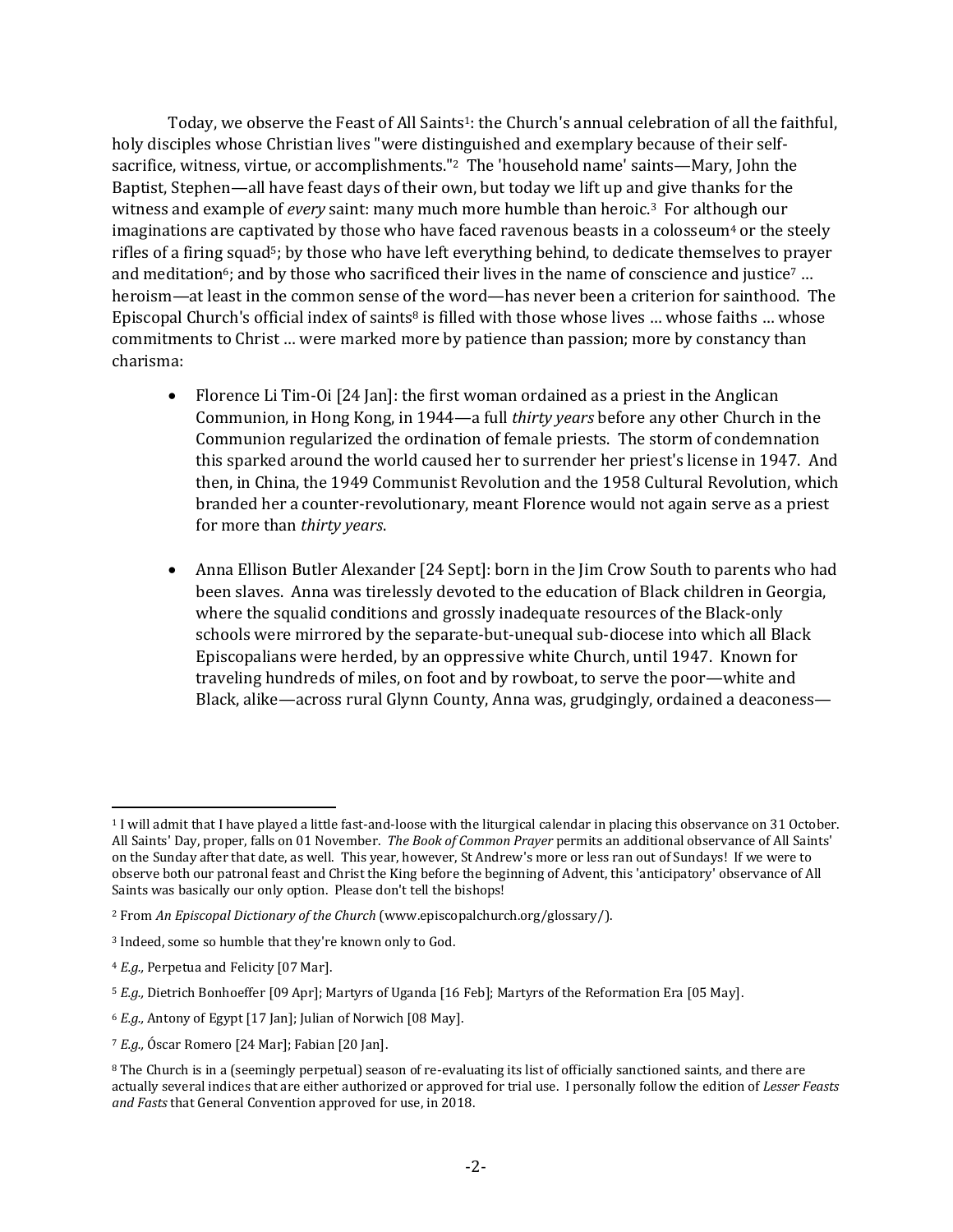in fact, the *only* Black deaconess<sup>9</sup> the Episcopal Church *ever* ordained—in 1907.

• Joseph Schereschewsky [14 Oct]: a Jewish-born Lithuanian immigrant to America, who became a gifted linguist and bishop. Schereschewsky was committed to bringing the Bible and the Prayer Book to Chinese people in their own language. Severely paralyzed, he spent more than twenty years sitting at a desk and typing over two thousand pages of translation with just the middle finger of one hand.

Florence, Anna and Joseph. The ordinary names of ordinary people who became saints for doing ordinary things … in *extraordinary* ways. Neither mystics nor monastics nor martyrs, their saintliness was expressed in the prolonged, silent absence-of-normal … the deprivation of dignity and accustomed autonomy … that our COVID selves have come to know so well: a life checked by externals that cannot be controlled; the frustration of knowing what could be … but having to live with what *is;* the insult of having to pare down dreams and compromise potentials, over and over again, in the face of overwhelming opposition.

\*\* \*\* \*\*

Our inclination, on hearing about the Church's saints, is to marvel at their accomplishments and differentiate their lives from our own. But on *this* All Saints' Day … in the throes of *this* pandemic … let us lift up, instead, precisely what we have in *common* with Florence and Anna and Joseph … and, indeed, with every other saint known to God: Baptism.

- Each of them, like us, was dunked in a river **or** lowered into a pool **or** sprinkled in a font and washed clean of their sins; sealed by the Holy Spirit and marked as Christ's own forever.
- Each of them, like us, died, spiritually, to the ugly, angry, defeatist aspects of their human natures and was reborn into the beauty and promise of salvation in Jesus.
- Each of them, like us, was **a** fully initiated, heartily welcomed, joyfully received member of the Church, the Body of Christ that knows no limits of time or place; that teaches that our despair and grief and suffering in this life do not stem from God's overlooking or judging us … but are, in fact, the times and aspects of our lives in which **the** Christ-of-the-Cross is the very *closest* to us.

The waters of Baptism follow, in a single, steady stream from the Holy Spirit … to Jesus in the Jordan … to St Peter and St Paul … to Florence and Anna and Joseph … and thence, to each and every one of us. In the face of a virus that seeks to absent every norm from our lives, these waters are the bond of God's ever-presence with us. Impervious to COVID's erosion of our psyches, these waters are the seal that holds us, always, in Jesus' perfect love and eternal life.

And so, on this Feast of All Saints, I am choosing to uncover this Font and leave it open indefinitely. On *this* day … and *every day hereafter* … let us contemplate … and soak in … these baptismal waters, in the company of Florence and Anna and Joseph and all the saints known unto

<sup>9</sup> Indeed, the entire order of deaconesses itself bespeaks the separate, but related, sin of sexism. For decades in the later nineteenth and earlier twentieth centuries, it wasn't thought fitting for women to be admitted to the Order of Deacons.